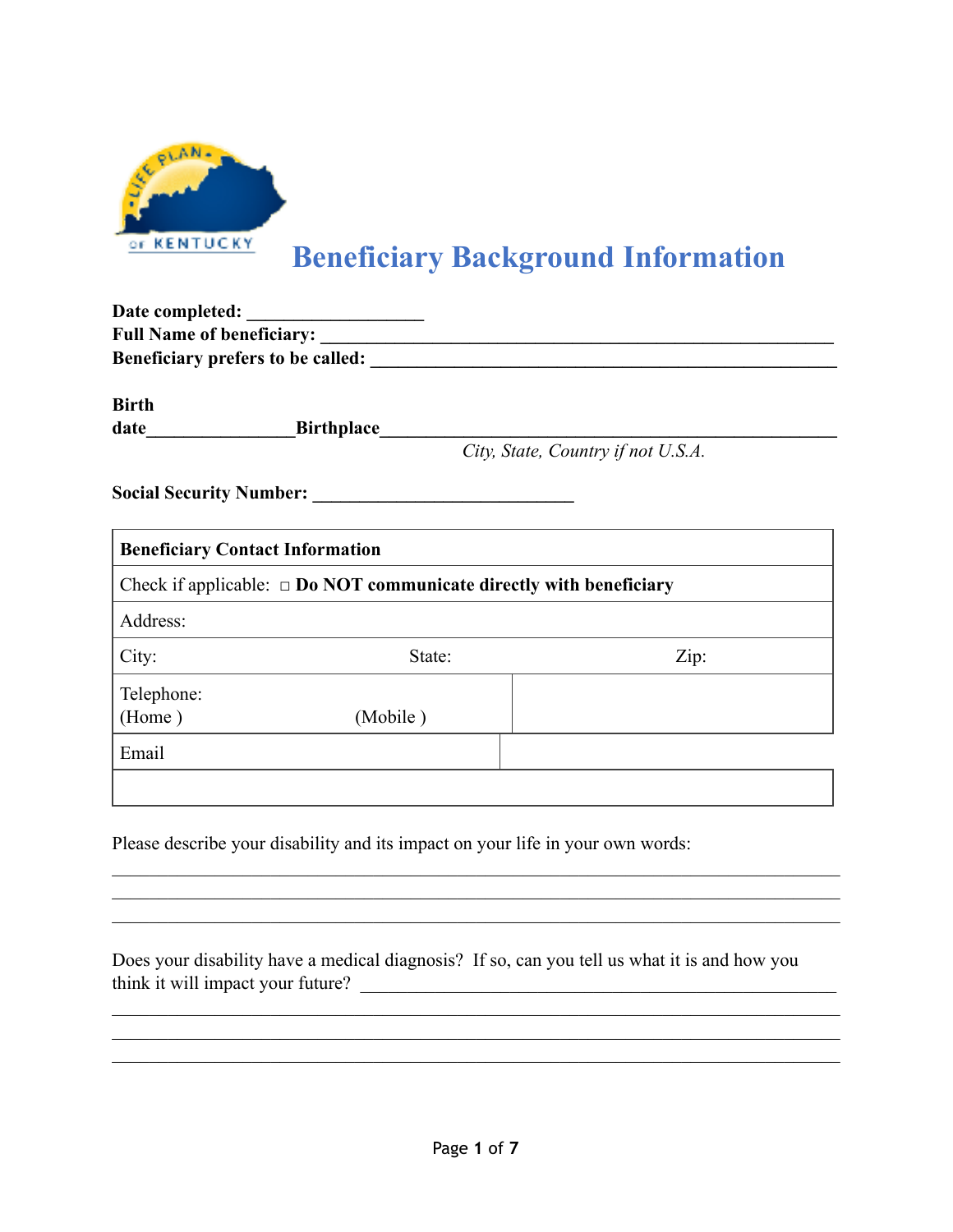What is important to you in your life that you hope these funds will help you maintain or accomplish? \_\_\_\_\_\_\_\_\_\_\_\_\_\_\_\_\_\_\_\_\_\_\_\_\_\_\_\_\_\_\_\_\_\_\_\_\_\_\_\_\_\_\_\_\_\_\_\_\_\_\_\_\_\_\_\_\_\_\_\_\_\_\_\_\_\_\_

|                     |  | What is important for you in your life to stay healthy and safe that you hope these funds will |
|---------------------|--|------------------------------------------------------------------------------------------------|
| support or provide? |  |                                                                                                |

 $\mathcal{L}_\mathcal{L} = \{ \mathcal{L}_\mathcal{L} = \{ \mathcal{L}_\mathcal{L} = \{ \mathcal{L}_\mathcal{L} = \{ \mathcal{L}_\mathcal{L} = \{ \mathcal{L}_\mathcal{L} = \{ \mathcal{L}_\mathcal{L} = \{ \mathcal{L}_\mathcal{L} = \{ \mathcal{L}_\mathcal{L} = \{ \mathcal{L}_\mathcal{L} = \{ \mathcal{L}_\mathcal{L} = \{ \mathcal{L}_\mathcal{L} = \{ \mathcal{L}_\mathcal{L} = \{ \mathcal{L}_\mathcal{L} = \{ \mathcal{L}_\mathcal{$  $\mathcal{L}_\mathcal{L} = \mathcal{L}_\mathcal{L} = \mathcal{L}_\mathcal{L} = \mathcal{L}_\mathcal{L} = \mathcal{L}_\mathcal{L} = \mathcal{L}_\mathcal{L} = \mathcal{L}_\mathcal{L} = \mathcal{L}_\mathcal{L} = \mathcal{L}_\mathcal{L} = \mathcal{L}_\mathcal{L} = \mathcal{L}_\mathcal{L} = \mathcal{L}_\mathcal{L} = \mathcal{L}_\mathcal{L} = \mathcal{L}_\mathcal{L} = \mathcal{L}_\mathcal{L} = \mathcal{L}_\mathcal{L} = \mathcal{L}_\mathcal{L}$ 

 $\mathcal{L}_\mathcal{L} = \mathcal{L}_\mathcal{L} = \mathcal{L}_\mathcal{L} = \mathcal{L}_\mathcal{L} = \mathcal{L}_\mathcal{L} = \mathcal{L}_\mathcal{L} = \mathcal{L}_\mathcal{L} = \mathcal{L}_\mathcal{L} = \mathcal{L}_\mathcal{L} = \mathcal{L}_\mathcal{L} = \mathcal{L}_\mathcal{L} = \mathcal{L}_\mathcal{L} = \mathcal{L}_\mathcal{L} = \mathcal{L}_\mathcal{L} = \mathcal{L}_\mathcal{L} = \mathcal{L}_\mathcal{L} = \mathcal{L}_\mathcal{L}$  $\mathcal{L}_\mathcal{L} = \mathcal{L}_\mathcal{L} = \mathcal{L}_\mathcal{L} = \mathcal{L}_\mathcal{L} = \mathcal{L}_\mathcal{L} = \mathcal{L}_\mathcal{L} = \mathcal{L}_\mathcal{L} = \mathcal{L}_\mathcal{L} = \mathcal{L}_\mathcal{L} = \mathcal{L}_\mathcal{L} = \mathcal{L}_\mathcal{L} = \mathcal{L}_\mathcal{L} = \mathcal{L}_\mathcal{L} = \mathcal{L}_\mathcal{L} = \mathcal{L}_\mathcal{L} = \mathcal{L}_\mathcal{L} = \mathcal{L}_\mathcal{L}$ 

- 1. Is this trust established by court order? YES  $\Box$  NO  $\Box$ 
	- *\*include a copy of court order.*
- 2. What is the source of funds for the trust?
	- □ **Funds of the third party settlor** (not beneficiary).
		- *\*Family gift, inheritance paying directly to trust, life insurance directly to trust.*
	- □ **Funds of the beneficiary** From a personal injury settlement. *\*include a copy of this settlement, including but not limited to annuity schedule and future deposit amounts expected with dates.*
	- □ **Funds of the beneficiary** Inheritance.
	- *\*Include a copy of Last Will and Testament of the deceased.*
	- $\Box$  **Funds of the beneficiary** Social Security back pay or retroactive payment.
	- □ **Funds of the beneficiary** Conserved funds, life insurance payout or other fund.
- 3. What is the beneficiary's disability?
	- $\Box$  Developmental disability
	- □ Mental illness
	- $\Box$  Brain injury/spinal cord Injury
	- $\Box$  Physical disability specify

4. Date of Social Security Administration Disability Determination\_\_\_\_\_\_\_\_\_\_\_\_\_\_\_\_\_\_\_\_\_\_\_\_

5. What is the beneficiary's current living arrangement?  $\square$  Lives alone

 $\Box$  Lives with family

List names, relationship, and age of others in household

 $\Box$  Lives in a care facility  $\Box$  Staffed Residence □ Group Home  $\Box$  ICF (Intermediate Care Facility)

 $\mathcal{L}_\text{max} = \mathcal{L}_\text{max} = \mathcal{L}_\text{max} = \mathcal{L}_\text{max} = \mathcal{L}_\text{max} = \mathcal{L}_\text{max} = \mathcal{L}_\text{max} = \mathcal{L}_\text{max} = \mathcal{L}_\text{max} = \mathcal{L}_\text{max} = \mathcal{L}_\text{max} = \mathcal{L}_\text{max} = \mathcal{L}_\text{max} = \mathcal{L}_\text{max} = \mathcal{L}_\text{max} = \mathcal{L}_\text{max} = \mathcal{L}_\text{max} = \mathcal{L}_\text{max} = \mathcal{$  $\mathcal{L}_\text{max} = \mathcal{L}_\text{max} = \mathcal{L}_\text{max} = \mathcal{L}_\text{max} = \mathcal{L}_\text{max} = \mathcal{L}_\text{max} = \mathcal{L}_\text{max} = \mathcal{L}_\text{max} = \mathcal{L}_\text{max} = \mathcal{L}_\text{max} = \mathcal{L}_\text{max} = \mathcal{L}_\text{max} = \mathcal{L}_\text{max} = \mathcal{L}_\text{max} = \mathcal{L}_\text{max} = \mathcal{L}_\text{max} = \mathcal{L}_\text{max} = \mathcal{L}_\text{max} = \mathcal{$  $\mathcal{L}_\text{max} = \mathcal{L}_\text{max} = \mathcal{L}_\text{max} = \mathcal{L}_\text{max} = \mathcal{L}_\text{max} = \mathcal{L}_\text{max} = \mathcal{L}_\text{max} = \mathcal{L}_\text{max} = \mathcal{L}_\text{max} = \mathcal{L}_\text{max} = \mathcal{L}_\text{max} = \mathcal{L}_\text{max} = \mathcal{L}_\text{max} = \mathcal{L}_\text{max} = \mathcal{L}_\text{max} = \mathcal{L}_\text{max} = \mathcal{L}_\text{max} = \mathcal{L}_\text{max} = \mathcal{$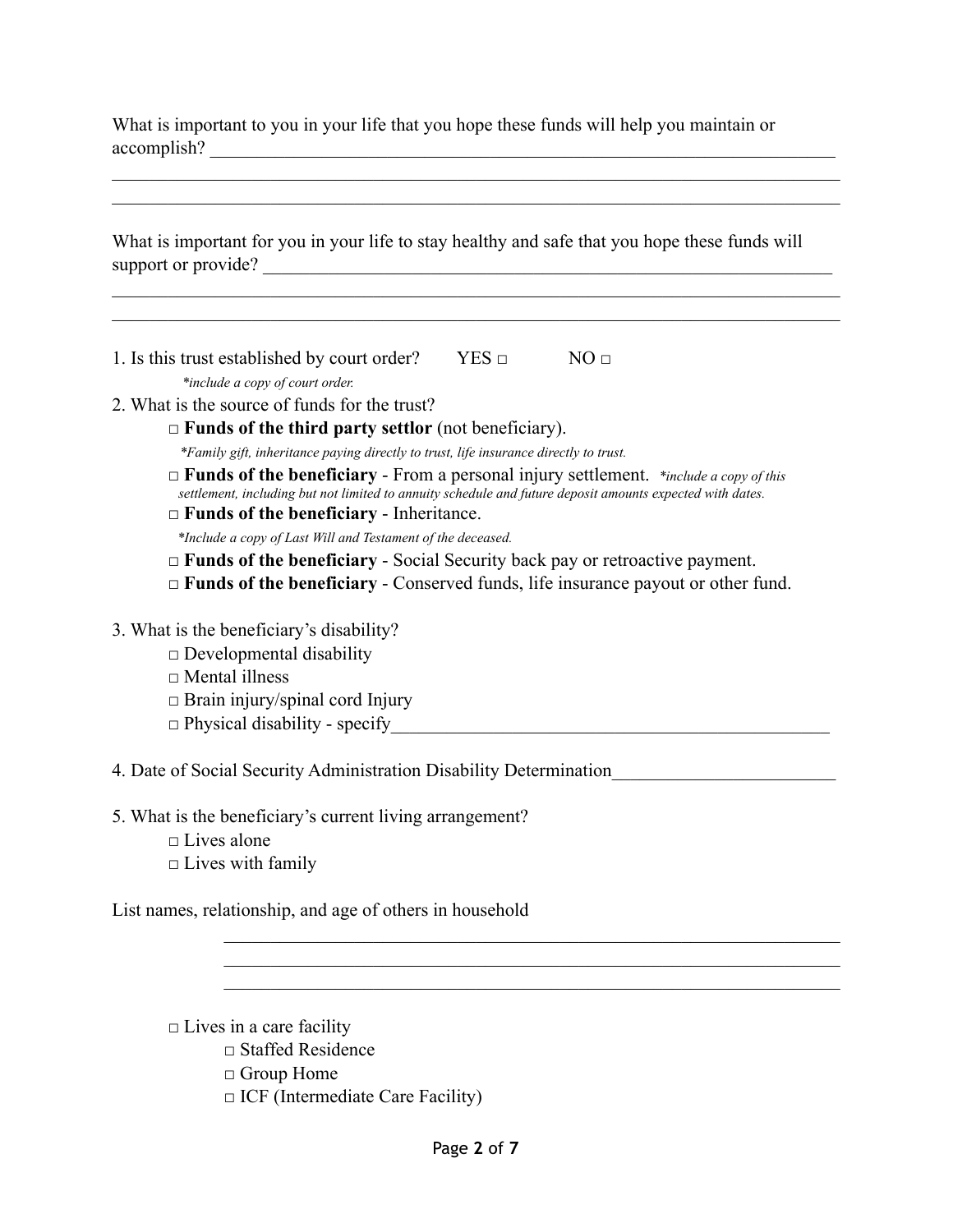□ RCF (Residential Care Facility) □ SNF (Skilled Nursing Facility - Nursing Home) □ Other State operated facility - Specify\_\_\_\_\_\_\_\_\_\_\_\_\_\_\_\_\_\_\_\_\_\_\_\_\_\_\_\_\_\_\_\_\_ □ Other - Specify\_\_\_\_\_\_\_\_\_\_\_\_\_\_\_\_\_\_\_\_\_\_\_\_\_\_\_\_\_\_\_\_\_\_\_\_\_\_\_\_\_\_\_\_\_\_\_\_\_\_\_

#### 6. If applicable, please enter address of facility where the beneficiary resides:

| <b>Facility Name:</b>      |        |      |
|----------------------------|--------|------|
| Address:                   |        |      |
| City:                      | State: | Zip: |
| Telephone:                 | Fax:   |      |
| <b>Staff Contact Name:</b> |        |      |
| Email:                     |        |      |

7. List the key agencies that provide service to the beneficiary:

*\* Examples of agencies include, but are not limited to, home health care, transportation, vocational, or case management services, Not necessary to list Social security or Medicaid in this section.*

| <b>Agency Name:</b> |        |
|---------------------|--------|
| Address:            |        |
| City:<br>State:     | Zip:   |
| Contact Person:     | Email: |
| Telephone:          | Fax:   |

| <b>Agency Name:</b>    |        |        |      |
|------------------------|--------|--------|------|
| Address:               |        |        |      |
| City:                  | State: |        | Zip: |
| <b>Contact Person:</b> |        | Email: |      |
| Telephone:             |        | Fax:   |      |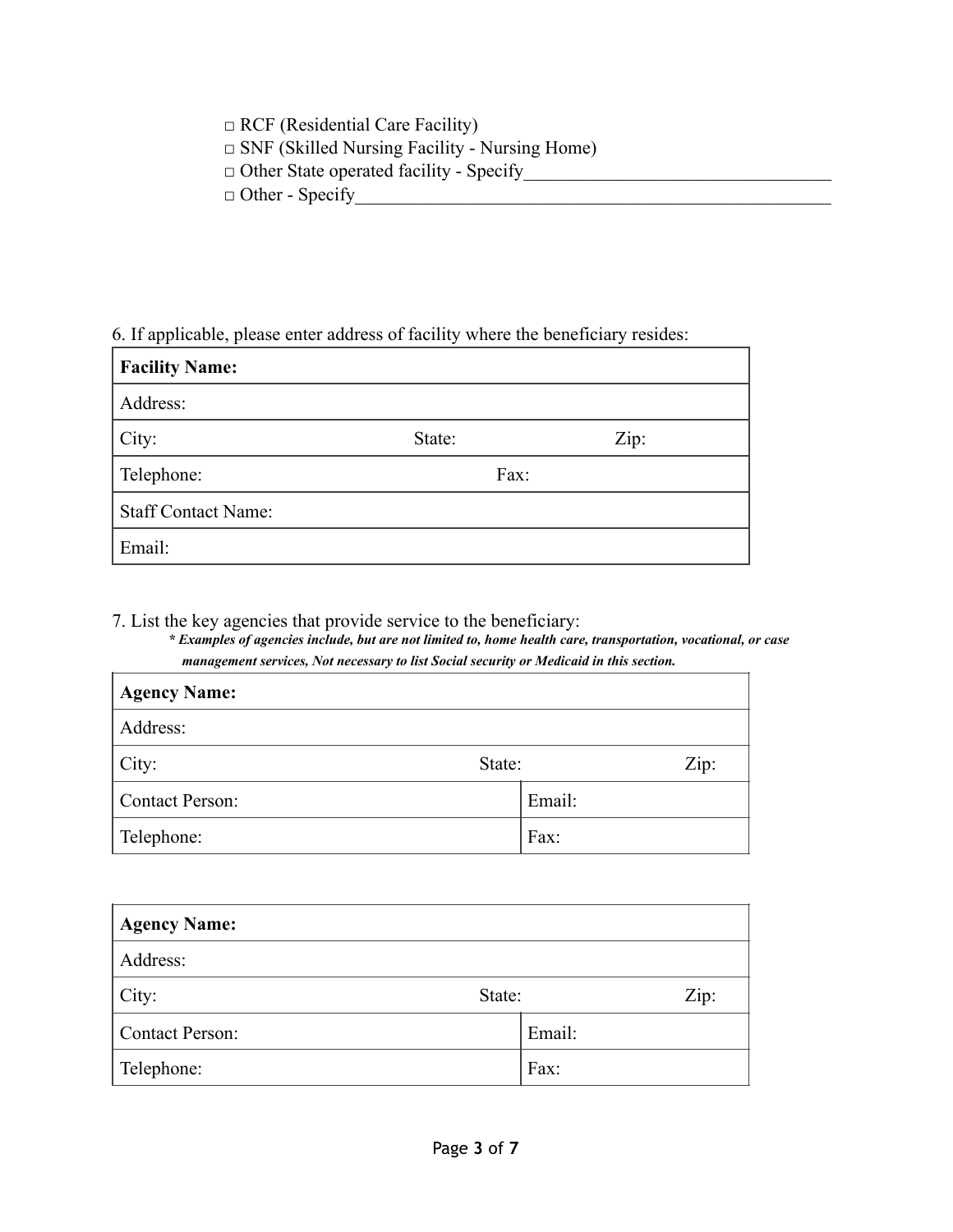| <b>Agency Name:</b>    |        |        |      |
|------------------------|--------|--------|------|
| Address:               |        |        |      |
| City:                  | State: |        | Zip: |
| <b>Contact Person:</b> |        | Email: |      |
| Telephone:             |        | Fax:   |      |

# 8. What sources of income does the beneficiary currently receive?

*\*Include a copy of the first award letter and/or the most recent Social Security Administration letter.* 

| Income                                                                                            | <b>Monthly</b><br><b>Amount</b> |
|---------------------------------------------------------------------------------------------------|---------------------------------|
| Supplemental Security Income (SSI)<br>Date check or deposit is issued monthly:                    |                                 |
| Social Security Disability Income (SSDI)<br>Date check or deposit is issued monthly:              |                                 |
| Based on Beneficiary's work record or parent's?                                                   |                                 |
| Social Security Retirement Income (RSDI) <sup>1</sup><br>Date check or deposit is issued monthly: |                                 |
| Based on Beneficiary's work record or parent's?                                                   |                                 |
| Employment (Include 2 pay stubs)                                                                  |                                 |
| Veterans Administration Aid and Attendance Benefits                                               |                                 |
| Other - Specify                                                                                   |                                 |
| <b>Total Cash Income</b>                                                                          |                                 |

## 9. What other benefits and services does the Beneficiary receive?

Medicare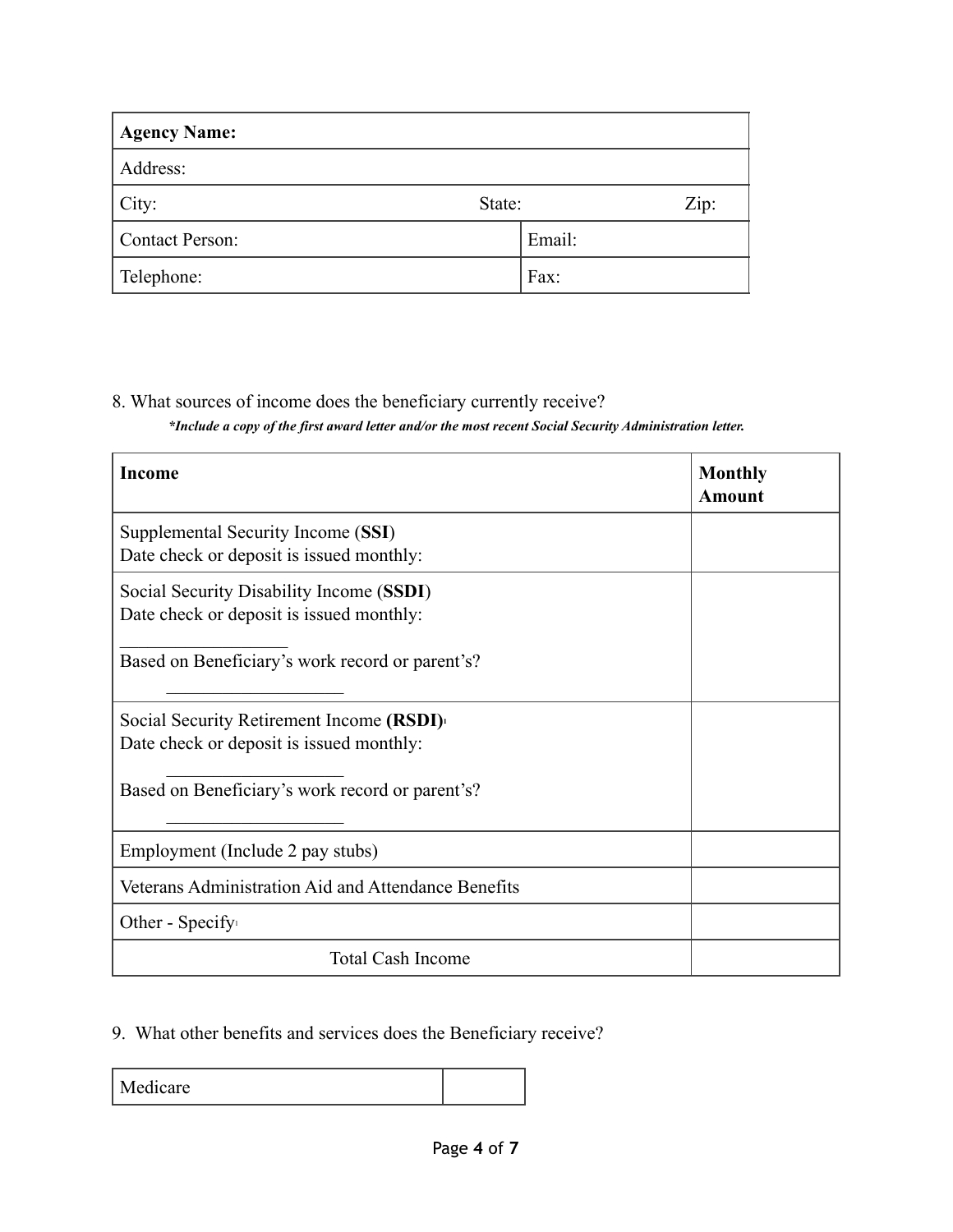| Medigap Supplement                                       |  |
|----------------------------------------------------------|--|
| Name of Company                                          |  |
| Part D Prescription Coverage                             |  |
| Name of Company                                          |  |
| Extra Help                                               |  |
| Low income housing (section 8)<br>List amount of subsidy |  |
| Food Stamps                                              |  |
| <b>Hart Supported Living</b>                             |  |
| <b>Supports for Community living Waiver</b>              |  |
| Michelle P Waiver                                        |  |
| Home & Community Based Waiver                            |  |
| Acquired Brain Injury Waiver                             |  |
| Acquired Brain Injury Long Term Waiver                   |  |
| Model II Waiver                                          |  |
| Nursing Home (ICF) - Medicaid                            |  |
| ICF / IDD - Medicaid                                     |  |
| Private Health Insurance                                 |  |

## 10. What assets does the Beneficiary own?

| Assets owned by Beneficiary     | Check response           | Approx. Value |
|---------------------------------|--------------------------|---------------|
| House (individually or joint)   | $YES \square NO \square$ |               |
| Vehicle(s) (year/make/model)    | $YES \sqcap NO \sqcap$   |               |
| Checking account                | $YES \sqcap NO \sqcap$   |               |
| Savings account                 | $YES \sqcap NO \sqcap$   |               |
| Pre-paid burial or funeral plan | $YES \Box NO \Box$       |               |
| Annuity                         | $YES \square NO \square$ |               |
| Other - specify                 | $YES \sqcup NO \sqcup$   |               |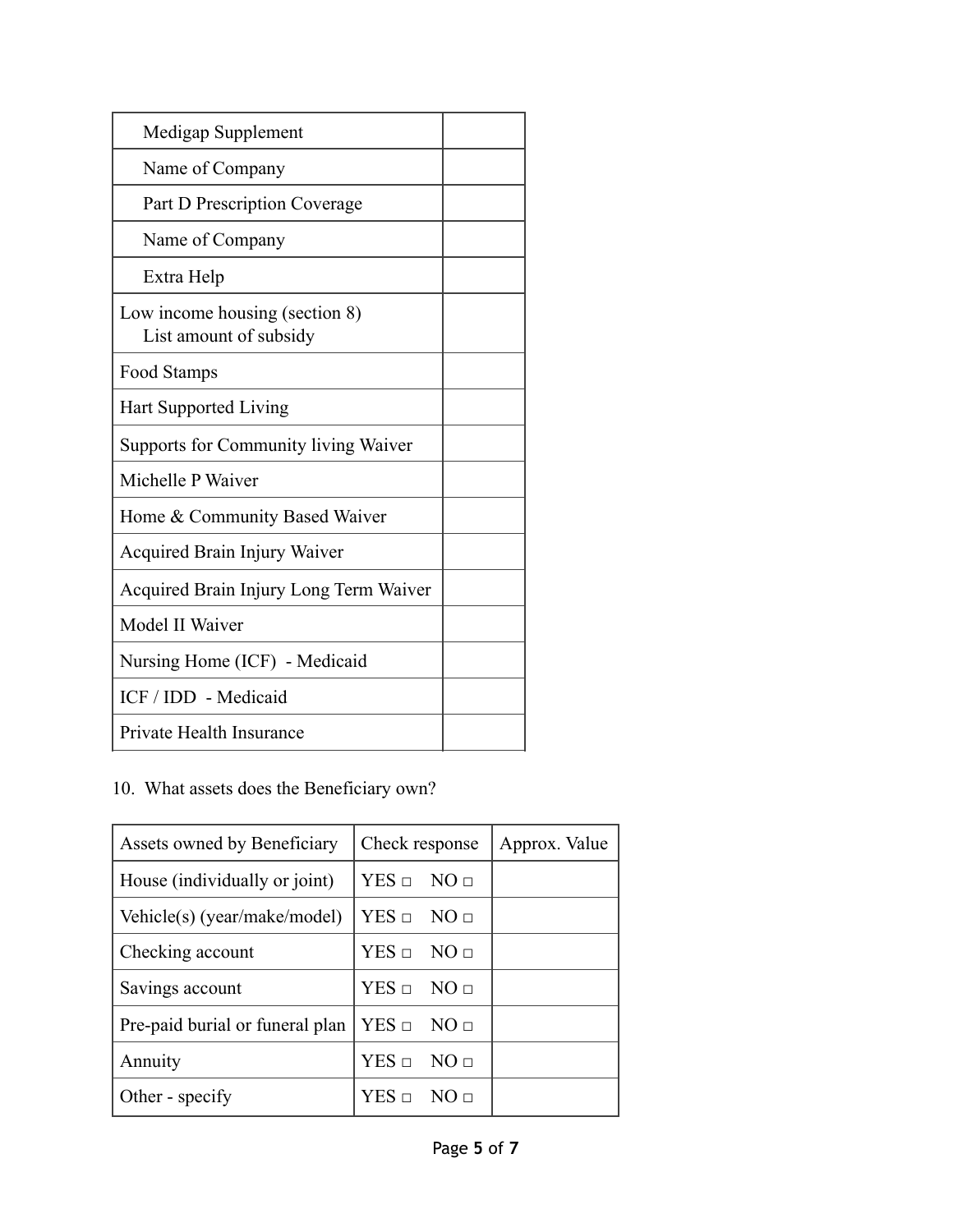11. Has the court appointed a legal guardian<sup>4</sup> or conservator<sup>5</sup> for the beneficiary? YES $\square$  NO $\square$  *\*if so, provide information below and copies of letters of Guardianship and Conservatorship, also called letters of adjudication*.

| Check all that Apply:<br>$\Box$ Full Guardianship<br>$\Box$ Limited Guardianship |        |                             | $\Box$ Full Conservatorship<br>$\Box$ Limited Conservatorship |
|----------------------------------------------------------------------------------|--------|-----------------------------|---------------------------------------------------------------|
| Court that appointed and Case Number:                                            |        |                             |                                                               |
| Guardian's Name:                                                                 |        |                             |                                                               |
| Social Security $#$ or EIN:                                                      |        |                             |                                                               |
| Address:                                                                         |        |                             |                                                               |
| City:                                                                            | State: | Zip:                        |                                                               |
| Email address:                                                                   |        | Relationship to Beneficiary |                                                               |

12. Has the Social Security Administration appointed a Representative Payee©? YES□ NO□

| Representative Payee Name: |                |
|----------------------------|----------------|
| Address:                   |                |
| City:                      | Zip:<br>State: |
| Telephone                  | Fax:           |

### 13. Has the life beneficiary executed a Durable Power of Attorney<sup>7</sup>? YES□ NO□

 *\*Submit copy of document with signatures. Please note that the Durable Power of Attorney (DPOA) is authorized to sign the trust agreements to establish a trust only if the DPOA specifically delineates powers to open, revoke, or terminate a trust.*

| Name:      |        |      |
|------------|--------|------|
| Address:   |        |      |
| City:      | State: | Zip: |
| Telephone: | Email: |      |

#### 14. For Third Party Trusts Only: Complete the following information for the Settlor (s).

| Full name of Settlor | Relationship to Beneficiary   Telephone | Email |
|----------------------|-----------------------------------------|-------|
|                      |                                         |       |